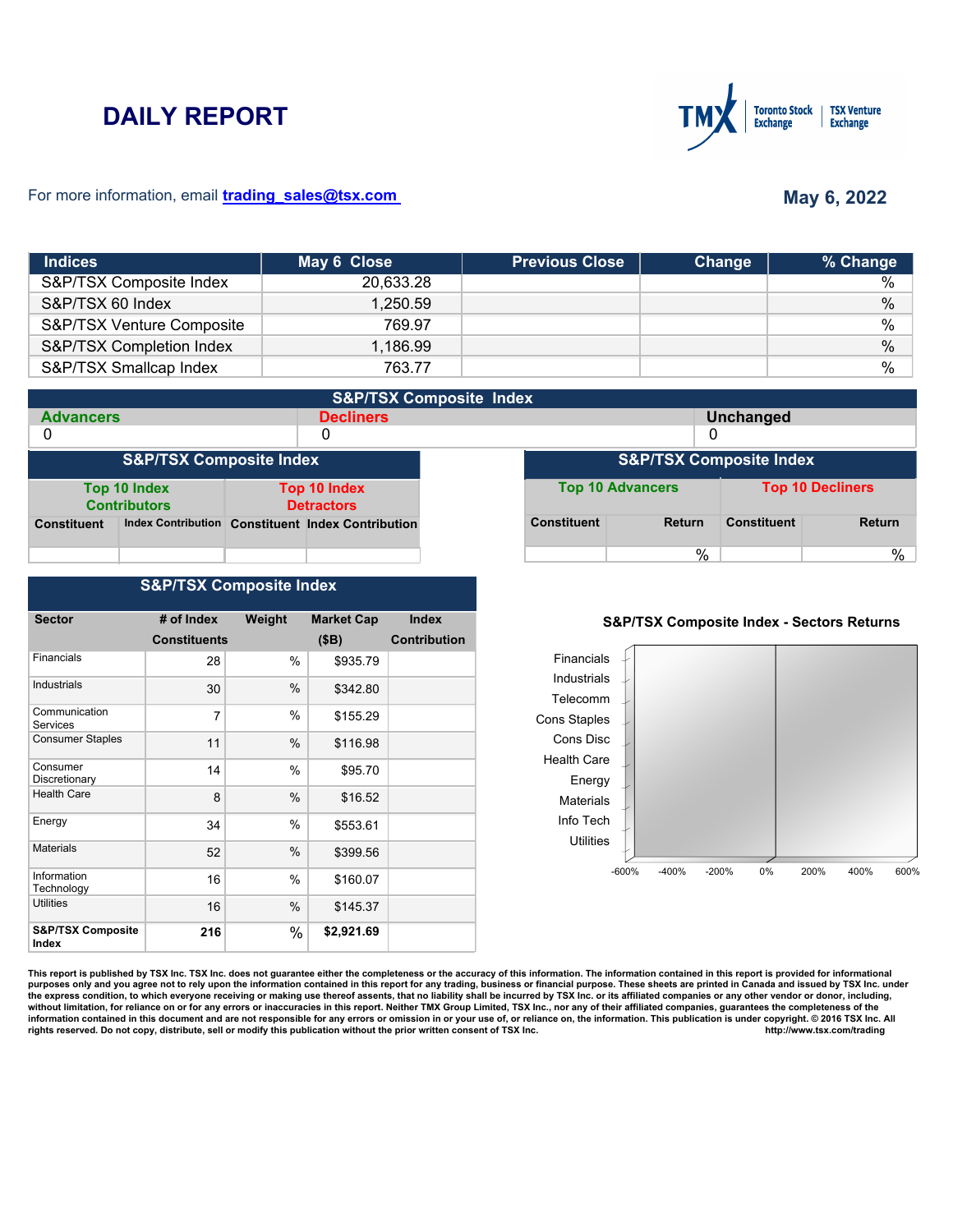

|            | <b>Top 20 TSX Symbols by Volume</b> |                  | Top 20 TSX Symbols by Value |                   |
|------------|-------------------------------------|------------------|-----------------------------|-------------------|
| Symbol     | <b>TSX Volume</b>                   | <b>TSX Value</b> | Symbol                      | <b>TSX Volume</b> |
| <b>ENB</b> | 18,179,492                          | \$1,060,907,536  | <b>ENB</b>                  | 18,179,492        |
| <b>MFC</b> | 12,056,905                          | \$300,830,361    | RY.                         | 3,211,815         |
| <b>CVE</b> | 8,442,225                           | \$220,276,876    | <b>CNR</b>                  | 2,347,248         |
| BBD.B      | 8,107,009                           | \$10,113,563     | <b>CNQ</b>                  | 3,763,369         |
| ARX        | 7,648,781                           | \$137,374,194    | <b>MFC</b>                  | 12,056,905        |
| HND        | 7,080,430                           | \$19,818,773     | SU                          | 6,234,284         |
| <b>DML</b> | 6,864,144                           | \$10,525,250     | ΙD                          | 3,198,000         |
| ATH        | 6,334,800                           | \$15,979,471     | <b>TRP</b>                  | 3,409,536         |
| SU         | 6,234,284                           | \$297,164,657    | <b>SHOP</b>                 | 493,779           |
| <b>CPG</b> | 5,391,738                           | \$50,944,183     | <b>BNS</b>                  | 2,870,537         |
| BTE        | 5,161,587                           | \$34,283,089     | <b>CVE</b>                  | 8,442,225         |
| CCO        | 4,907,545                           | \$149,902,595    | <b>SLF</b>                  | 3,072,886         |
| XEG        | 4,469,350                           | \$73,097,806     | <b>BMO</b>                  | 1,346,226         |
| Xiu        | 4,307,913                           | \$136,031,033    | <b>NTR</b>                  | 1,368,981         |
| ABX        | 4,271,374                           | \$123,379,466    | FTS                         | 2,662,087         |
| CU         | 3,829,742                           | \$148,026,157    | <b>BCE</b>                  | 2,403,595         |
| CNQ        | 3,763,369                           | \$308,928,918    | <b>PPL</b>                  | 3,064,693         |
| FCU        | 3,612,817                           | \$2,883,424      | TOU                         | 2,105,677         |
| <b>TVE</b> | 3,458,029                           | \$17,256,160     | <b>CCO</b>                  | 4,907,545         |
| <b>TRP</b> | 3,409,536                           | \$243,055,807    | CU                          | 3,829,742         |

| <b>TSX</b>           |                  | <b>TSX ANONYMOUS TRADING</b> |                 |
|----------------------|------------------|------------------------------|-----------------|
| Daily Volume         | 423.608.932      | Daily Volume                 | 182.711.341     |
| Daily Value          | \$11,746,876,270 | Daily Value                  | \$4,774,254,406 |
| Daily Trades         | 1,272,332        | Average Trade Size           | 287             |
| Daily Symbols Traded | 2,096            | % TSX Volume                 | 43.13 %         |



| <b>Top 20 TSX Symbols by Value</b> |                   |                  |  |  |  |  |
|------------------------------------|-------------------|------------------|--|--|--|--|
| Symbol                             | <b>TSX Volume</b> | <b>TSX Value</b> |  |  |  |  |
| <b>ENB</b>                         | 18,179,492        | \$1,060,907,536  |  |  |  |  |
| RY                                 | 3,211,815         | \$416,150,003    |  |  |  |  |
| <b>CNR</b>                         | 2,347,248         | \$352,620,383    |  |  |  |  |
| <b>CNQ</b>                         | 3,763,369         | \$308,928,918    |  |  |  |  |
| <b>MFC</b>                         | 12,056,905        | \$300,830,361    |  |  |  |  |
| SU                                 | 6,234,284         | \$297,164,657    |  |  |  |  |
| ΤD                                 | 3,198,000         | \$296,894,783    |  |  |  |  |
| TRP                                | 3,409,536         | \$243,055,807    |  |  |  |  |
| <b>SHOP</b>                        | 493,779           | \$240,832,774    |  |  |  |  |
| <b>BNS</b>                         | 2,870,537         | \$235,468,158    |  |  |  |  |
| <b>CVE</b>                         | 8,442,225         | \$220,276,876    |  |  |  |  |
| <b>SLF</b>                         | 3,072,886         | \$195,672,445    |  |  |  |  |
| <b>BMO</b>                         | 1,346,226         | \$181,194,431    |  |  |  |  |
| <b>NTR</b>                         | 1,368,981         | \$180,791,185    |  |  |  |  |
| <b>FTS</b>                         | 2,662,087         | \$167,118,001    |  |  |  |  |
| <b>BCE</b>                         | 2,403,595         | \$166,712,700    |  |  |  |  |
| PPL                                | 3,064,693         | \$154,389,513    |  |  |  |  |
| ΤΟυ                                | 2,105,677         | \$151,391,547    |  |  |  |  |
| CCO                                | 4,907,545         | \$149,902,595    |  |  |  |  |
| СU                                 | 3,829,742         | \$148,026,157    |  |  |  |  |

| <b>ETF Trading</b> |                 |                     |          |  |
|--------------------|-----------------|---------------------|----------|--|
| Daily Volume       | 51,717,877      | Average Trade Value | \$12,467 |  |
| Daily Value        | \$1,034,228,771 | Average Trade Size  | 623      |  |
| # Trades           | 82.958          | # of ETFs Traded    | 860      |  |

|            | Top 10 ETFs by TSX Volume |                     |            | Top 10 ETFs by TSX Value |                     |
|------------|---------------------------|---------------------|------------|--------------------------|---------------------|
| Symbol     | <b>Market Volume</b>      | <b>Market Value</b> | Symbol     | <b>Market Volume</b>     | <b>Market Value</b> |
| <b>HND</b> | 7,080,430                 | \$19,818,773        | XIU        | 4.307.913                | \$136,031,033       |
| <b>XEG</b> | 4,469,350                 | \$73,097,806        | <b>XEG</b> | 4,469,350                | \$73,097,806        |
| XIU        | 4,307,913                 | \$136,031,033       | <b>HXT</b> | 1,281,935                | \$63,822,192        |
| <b>HOD</b> | 3,255,216                 | \$7,813,981         | ZEB        | 1,688,026                | \$62,716,704        |
| <b>HQD</b> | 2,282,343                 | \$18,327,029        | <b>XIC</b> | 1,315,834                | \$43,186,570        |
| <b>ZEB</b> | 1,688,026                 | \$62,716,704        | <b>XQQ</b> | 323,610                  | \$32,027,173        |
| HQU        | 1,507,008                 | \$18,039,705        | <b>XFN</b> | 554,687                  | \$26,343,848        |
| XIC.       | 1,315,834                 | \$43,186,570        | ZQQ        | 266,448                  | \$24,414,709        |
| <b>HXT</b> | 1,281,935                 | \$63,822,192        | <b>VFV</b> | 251.969                  | \$23,706,393        |
| <b>HSU</b> | 1,215,517                 | \$18,922,766        | <b>ZSP</b> | 345.326                  | \$20,064,440        |